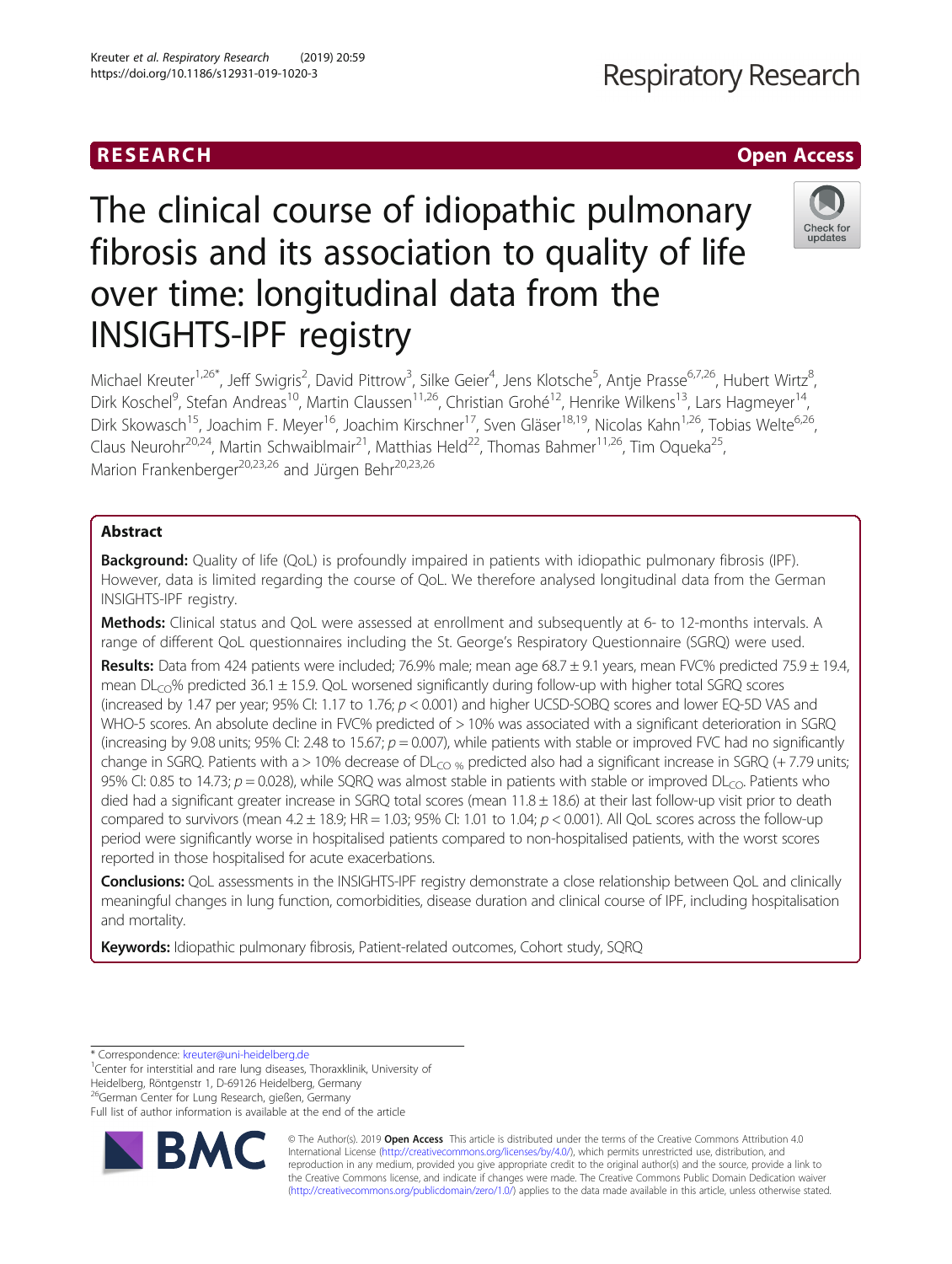# Introduction

Idiopathic pulmonary fibrosis (IPF) is a severe disease characterised by debilitating symptoms such as cough, fatigue, increasing and immobilising dyspnoea and is associated with a limited survival [[1](#page-12-0), [2\]](#page-12-0). IPF symptoms and outcomes are also strongly influenced by co-morbidities [[3,](#page-12-0) [4\]](#page-12-0). The psychosocial impact of IPF is substantial for both patients and their caregivers [[1,](#page-12-0) [5](#page-12-0)]. Recent reports have shown that in IPF patients health-related quality of life (QoL) is associated with clinical symptoms, duration of disease, physical activity, comorbidities, and disease severity  $[6–10]$  $[6–10]$  $[6–10]$  $[6–10]$  $[6–10]$  and may be prognostic  $[11]$ .

While current therapies aim to improve the disease course and to prolong life expectancy, less well understood is how best to improve an individual's health-related quality of life and psychosocial needs [\[12](#page-12-0)]. To address this, patient-reported outcomes incorporating determination of health-related quality of life (QoL) assessments are increasingly used as important outcome measures, in clinical practice and in clinical trials [\[6](#page-12-0)]. However, data on longitudinal determinations of QoL in IPF patients, especially in the real-life setting are sparse. Previously, we have reported on baseline characteristics and QoL status in patients enrolled in a large nationwide observational IPF registry (INSIGHTS-IPF) [[2,](#page-12-0) [7\]](#page-12-0). In the present analyses, we report longitudinal data (with up to 36 months follow-up) for a range of QoL measures and examine changes in QoL outcomes and their relationship to clinical parameters.

# Methods

# Study population

The INSIGHTS-IPF ("Investigating significant health trends in idiopathic pulmonary fibrosis") registry is a nationwide, investigator-initiated cohort study, which has been continuously enrolling consecutive patients in routine clinical care across 19 pulmonary specialist centres in Germany since November 2012. Patients ≥18 years of age with a study-site diagnosis of IPF after provision of written informed consent can be enrolled, with no explicit exclusion criteria. The registry's structure, methodology and regulatory aspects, and a detailed description of the baseline characteristics of the patient cohort have been reported [\[2](#page-12-0), [13,](#page-12-0) [14](#page-12-0)]. Patients with a QoL assessment at baseline and at least one follow-up assessment were available for this study. The change in QoL was studied for 3 years after enrolment into the registry (i.e., 3-year follow-up), because of the currently limited number of patients  $(n = 24)$  with available QoL data for follow-up beyond this time-point.

# Clinical and patient-reported outcome measures

Data were collected at enrolment (baseline) and at subsequent 6- to 12 months intervals. At each follow-up visit, all clinical events including hospitalisation and acute exacerbations (as judged by the treating physician), and death were recorded by each site. At these visits, a range of routine pulmonary function tests were documented, including forced vital capacity (FVC) % predicted, diffusing capacity of the lung for carbon monoxide ( $DL<sub>CO</sub>$ ) % predicted, the forced expiratory volume in 1 s  $(FEV_1)$ , and six-minute walk distance (6MWD). The Gender, Age, Physiology (GAP) index was also determined. All patients completed the NYHA functional status and a range of QoL questionnaires as previously reported [[7](#page-12-0)]. These include the St. George's Respiratory Questionnaire (SGRQ), the University of California San Diego Shortness of Breath Questionnaire (USCD-SOBQ), the EuroQol five-dimensional questionnaire, recorded as a visual analogue scale (EQ-VAS), and the World Health Organization-5 Well-Being Index (WHO-5). At each visit, where possible the treating physician made and recorded their judgement of overall disease course (stable disease, slow progression, rapid progression) according to Behr et al. (2). Functional changes were categorized as stable/increased if FVC did not change or was improved by  $\geq 0\%$ , as a moderate decrease between  $> 0-10\%$  and a significant decrease in case of  $> 10\%$ .

All data were collected using an internet-based case report form (eCRF) with secure electronic data transfer to the central database. Quality measures included automated plausibility checks at data entry, statistical checks on data quality (focussing on missing values and outliers) as well as on-site monitoring and source data verification performed in the majority of centres (over 70%).

### Data analysis

Data were summarised by descriptive statistics including means and standard deviations and absolute and relative frequencies at baseline and each subsequent follow-up assessment. Baseline characteristics were compared by t-test for continuously distributed variables and Chi2 test for categorical variables between patients who were included in the analyses and excluded by missing QoL assessments. Linear mixed models were applied to investigate the change in QoL in follow-up with the study centres as cluster variable. Clinical characteristics such as lung function test at baseline (time invariant) and follow-up (time varying) were used to analyse possible associations with the change in QoL across time by linear mixed models. The association of mortality with QoL at the last available follow-up and change in QoL between baseline and last follow-up was analysed by Cox proportional hazard models. Hospitalisations for any reason and hospitalisations due to exacerbation in follow-up were investigated by linear mixed models. Multivariable regression models for mortality and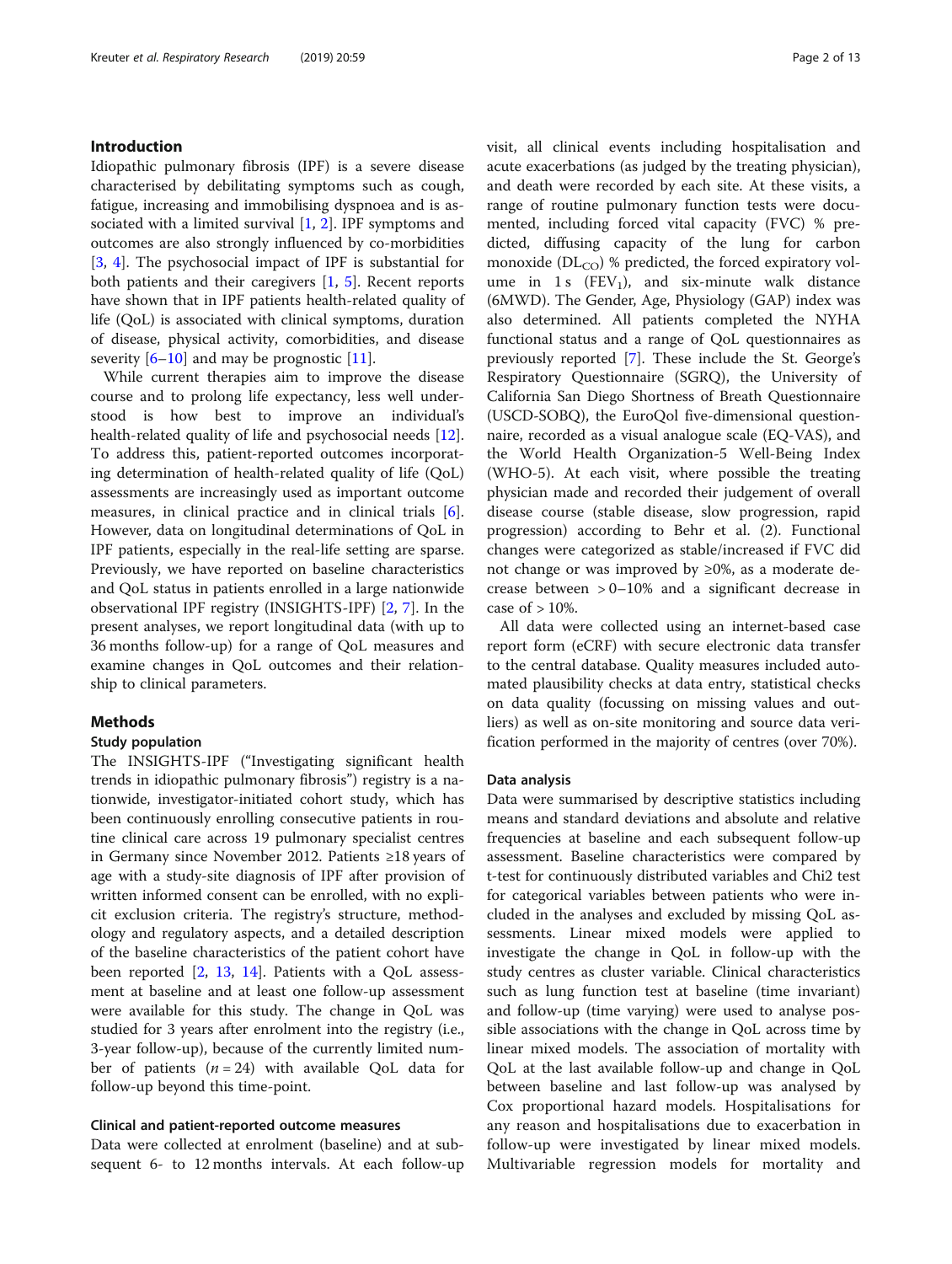hospitalisations included lung function test, the number of comorbidities, age and the physicians global judgement about disease activity as covariates. A p-value of lower than 0.05 was considered to be statistically significant.

Data were analysed with STATA 12.1 (StataCorp LP. Stata Statistical Software: Release 12. College Station, TX, USA).

# Results

# Patient characteristics

Of 879 patients, a total of 424 patients provided QoL data at baseline and at least at one follow-up visit, and were included in these analyses. Baseline characteristics of this cohort are presented in Table 1. Baseline characteristics for patients who were not included due to missing follow-up assessment of QoL -in comparison to the cohort reported here- are presented in Additional file [1](#page-11-0): Table S4. For this the cohort, the patients mean age was  $68.7 \pm 9.1$  years, 76.9% were male, and mean symptom duration was  $3.7 \pm 4.1$  years, with 61.3% having disease for more than 6 months at registry enrolment; 60.4% of participants were former smokers with 38.0% never having smoked. Most patients (77.6%) had one or more comorbidities. At baseline, the IPF was judged by treating physicians as stable in 39.2% of patients, slowly progressing in 29.0% and rapidly progressing in 7.3%. Most patients were in NYHA functional class II/III at enrolment, with a mean  $6MWD$  of  $288 \pm 200$  m. Mean values for respiratory parameters were; FVC % predicted  $(75.9\% \pm 19.4)$ , FEV<sub>1</sub>%  $(68.3\% \pm 17.4)$ , and DL<sub>CO</sub> % predicted  $(36.1\% \pm 15.9)$ ; 53.0% were in GAP index stage 2 and 28.2% in stage 3.

At baseline the mean SGRQ total score was  $45.9 \pm$ 19.7, with higher scores for the SGRQ activity domain  $(59.7 \pm 23.6)$  than symptom or impact domains. Patient reported breathlessness with a mean USCD-SOBQ score of  $43.9 \pm 28.8$ . Mean EQ-5D VAS scores were  $62.6 \pm 1$ 8.5 with mean WHO-5 scores of  $14.8 \pm 5.7$ .

# Change in QoL over time and associations to clinical parameters during follow up

The courses for QoL scores from baseline to last follow-up visit are shown in Fig. [1](#page-3-0) (and in online data supplement; Additional file [2](#page-11-0): Table S1). Longitudinal data showed a significant increase in SGRQ total scores (beta = 1.47, 95% CI: 1.17 to 1.76;  $p < 0.001$ ) and UCSD-SOBQ score (beta = 3.63, 95% CI: 3.07 to 4.18;  $p < 0.001$ ) per half-year between baseline and 36-months follow-up (indicating poorer QoL compared to baseline). EQ-5D VAS scores and WHO-5 scores also significantly decreased across time indicating a worsening QoL (Additional file [2](#page-11-0): Table S1).

| Table 1 Sociodemographic and clinical parameters of the |  |  |
|---------------------------------------------------------|--|--|
| patient cohort analysed                                 |  |  |

| Patient characteristics                                 | n (%) / mean (SD)<br>$n = 424$ |
|---------------------------------------------------------|--------------------------------|
| Female                                                  | 98 (23.1%)                     |
| Age in years                                            | 68.7 (9.1)                     |
| Age at first symptom onset in years                     | 64.9 (10.3)                    |
| Age at diagnosis in years                               | 66.8 (9.7)                     |
| Duration since first symptoms in years                  | 3.7(4.1)                       |
| Disease duration in months                              | 2.0(2.7)                       |
| $<$ 3 months                                            | 124 (29.5%)                    |
| $3$ to $< 6$ months                                     | 39 (9.3%)                      |
| More than 6 months                                      | 258 (61.3%)                    |
| Smoking status                                          |                                |
| Never                                                   | 161 (38.0%)                    |
| Former stopped                                          | 256 (60.4%)                    |
| Current                                                 | 7 (1.7%)                       |
| Number of comorbidities                                 |                                |
| None                                                    | 95 (22.4%)                     |
| 1                                                       | 124 (29.3%)                    |
| 2                                                       | 107 (25.2%)                    |
| 3                                                       | 63 (14.9%)                     |
| $4+$                                                    | 35 (8.3%)                      |
| <b>NHYA</b>                                             |                                |
| T                                                       | 28 (14.7%)                     |
| Ш                                                       | 81 (42.6%)                     |
| Ш                                                       | 76 (40.0%)                     |
| IV                                                      | 5(2.6%)                        |
| Six-minute walk distance (m)                            | 287.7 (199.6)                  |
| % $FEV1$                                                | 68.3 (17.4)                    |
| % FVC                                                   | 36.1 (15.9)                    |
| % $DLCO$                                                | 75.9 (19.4)                    |
| GAP index                                               | 4.7 (1.4)                      |
| Stage I                                                 | 72 (18.8%)                     |
| Stage II                                                | 203 (53.0%)                    |
| Stage III                                               | 108 (28.2%)                    |
| Overall physician's judgement of clinical course of IPF |                                |
| Stable disease                                          | 166 (39.2%)                    |
| Slow progression                                        | 123 (29.0%)                    |
| Rapid progression                                       | 31 (7.3%)                      |
| No judgement possible                                   | 104 (24.5%)                    |
| SGRQ                                                    | 45.9 (19.7)                    |
| SGRQ symptoms                                           | 55.9 (21.0)                    |
| SGRQ activity                                           | 59.7 (23.6)                    |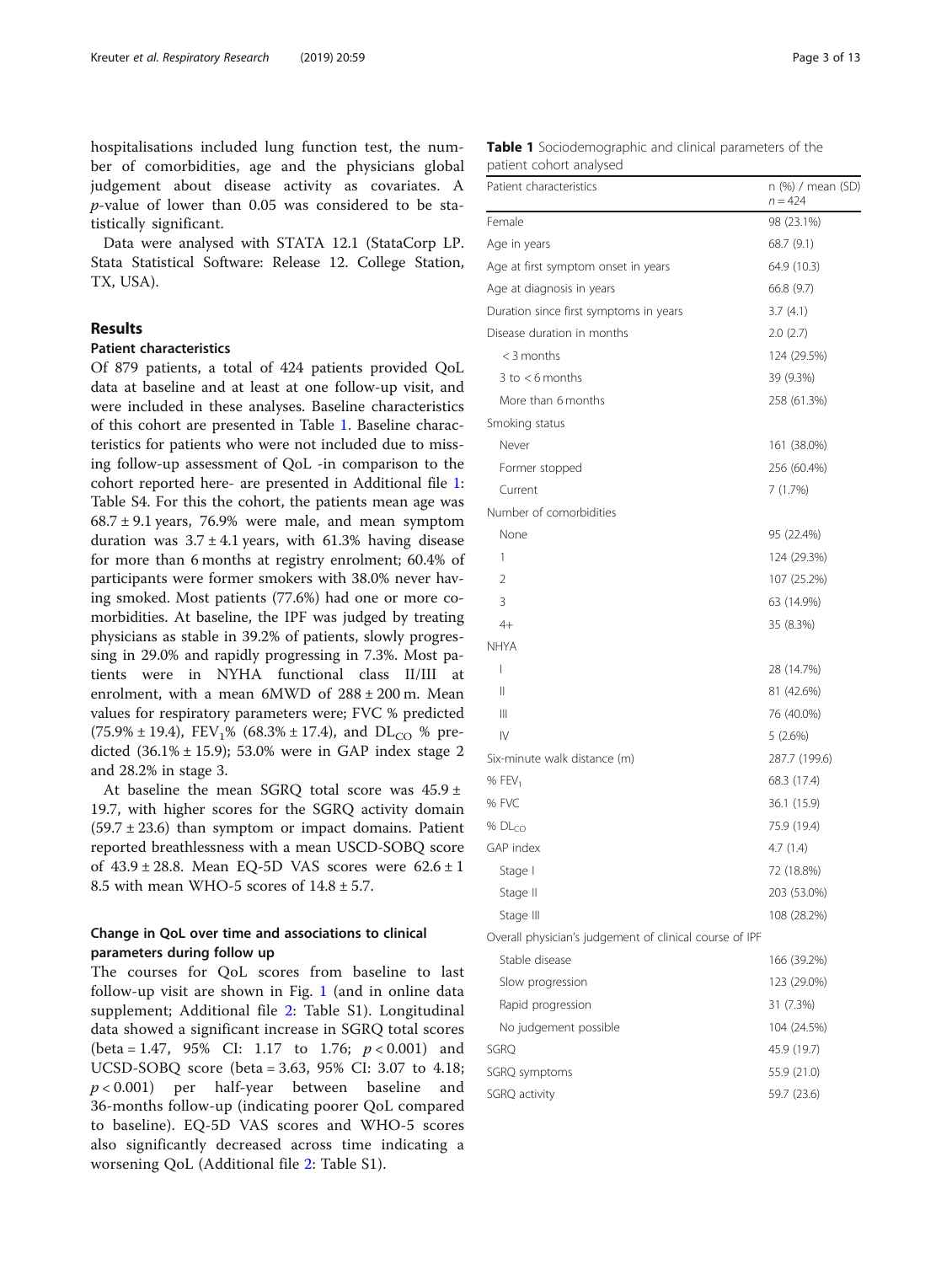<span id="page-3-0"></span>

| <b>Table 1</b> Sociodemographic and clinical parameters of the |  |
|----------------------------------------------------------------|--|
| patient cohort analysed (Continued)                            |  |

| Patient characteristics | n (%) / mean (SD)<br>$n = 424$ |
|-------------------------|--------------------------------|
| SGRQ impacts            | 34.8 (20.7)                    |
| UCSD-SOBO               | 43.9 (28.8)                    |
| EO-5D VAS               | 62.6(18.5)                     |
| WHO-5                   | 14.8(5.7)                      |

Values are n (%) or mean (SD)

 $DL_{CO}$  diffusing capacity of the lung for carbon monoxide, EQ-5D VAS EuroQol five-dimensional questionnaire, recorded as a visual analog scale,  $FEV$ , Forced expiratory volume in 1 s, FVC forced vital capacity, GAP index Gender, Age, Physiology index, IPF idiopathic pulmonary fibrosis, NYHA New York Heart Association functional class, SD standard deviation, SGRQ St. George's Respiratory Questionnaire, USCD-SOBQ University of California San Diego Shortness of Breath Questionnaire, WHO-5 World Health Organization-5 Well-Being Index

Details about the association between the different QoL measures and clinical characteristics at baseline and change in clinical parameters in follow-up are reported in Table [2](#page-4-0). Female patients reported significant higher, i.e. poorer SGRQ scores during follow-up (beta = 5.42, 95% CI: 1.13 to 9.71;  $p = 0.013$ ) compared to males. A higher NYHA stage, GAP index and a more severe assessment of the clinical course of the patient by the treating physician at baseline were associated with higher, i.e. worse SGRQ scores. The more impaired the lung function was at baseline, the higher were the SQRQ scores during follow-up. Patients with more than a 10% decrease of FVC % predicted and/or  $DL_{CO}$  % predicted within 1 year reported significantly worse SQRQ scores during follow-up compared to stable patients; FVC % predicted (beta = 9.08; 95% CI: 2.48 to 15.67;  $p =$ 0.007);  $DL_{CO}$  % predicted (beta = 7.79; 95% CI: 0.85 to 14.73;  $p = 0.028$ ). Comparable results were observed for the other QoL measures (Table [2\)](#page-4-0).

SGRQ at last follow-up, and change in SGRQ between baseline and last follow-up in association to lung functional changes within 1 year are shown in Fig. [2](#page-6-0). More complete data for the SGRQ and those for all other QoL measures are presented in the online data supplement (Additional file [2](#page-11-0): Table S2). The deterioration in SGRQ scores until last follow-up was associated with a worsening of FVC % predicted and  $DL_{CO}$  % predicted within 1 year after enrolment. In patients with stable or even improving, i.e. increasing FVC % predicted, SGRQ scores after 36 months follow-up remained relatively unchanged from baseline (mean – 0.1 units  $\pm$  21.1) with SGRO at 36-months of 45.7 units ‡ SD 19.5. In contrast, compared to these patients, those patients with a decline of > 10% in FVC % predicted reported a significantly higher increase in SQRQ scores from baseline (mean 20.6 ‡19.1, beta = 20.71; 95% CI: 13.09 to 28.33;  $p < 0.001$ ) and significantly higher SGRQ scores at last follow-up (mean = 64.1 ‡ 19.6, beta = 18.43; 95% CI: 10.98 to 25.87). There was also a non-significant trend towards a worse SGRQ for patients with a moderate lung functional decline compared to



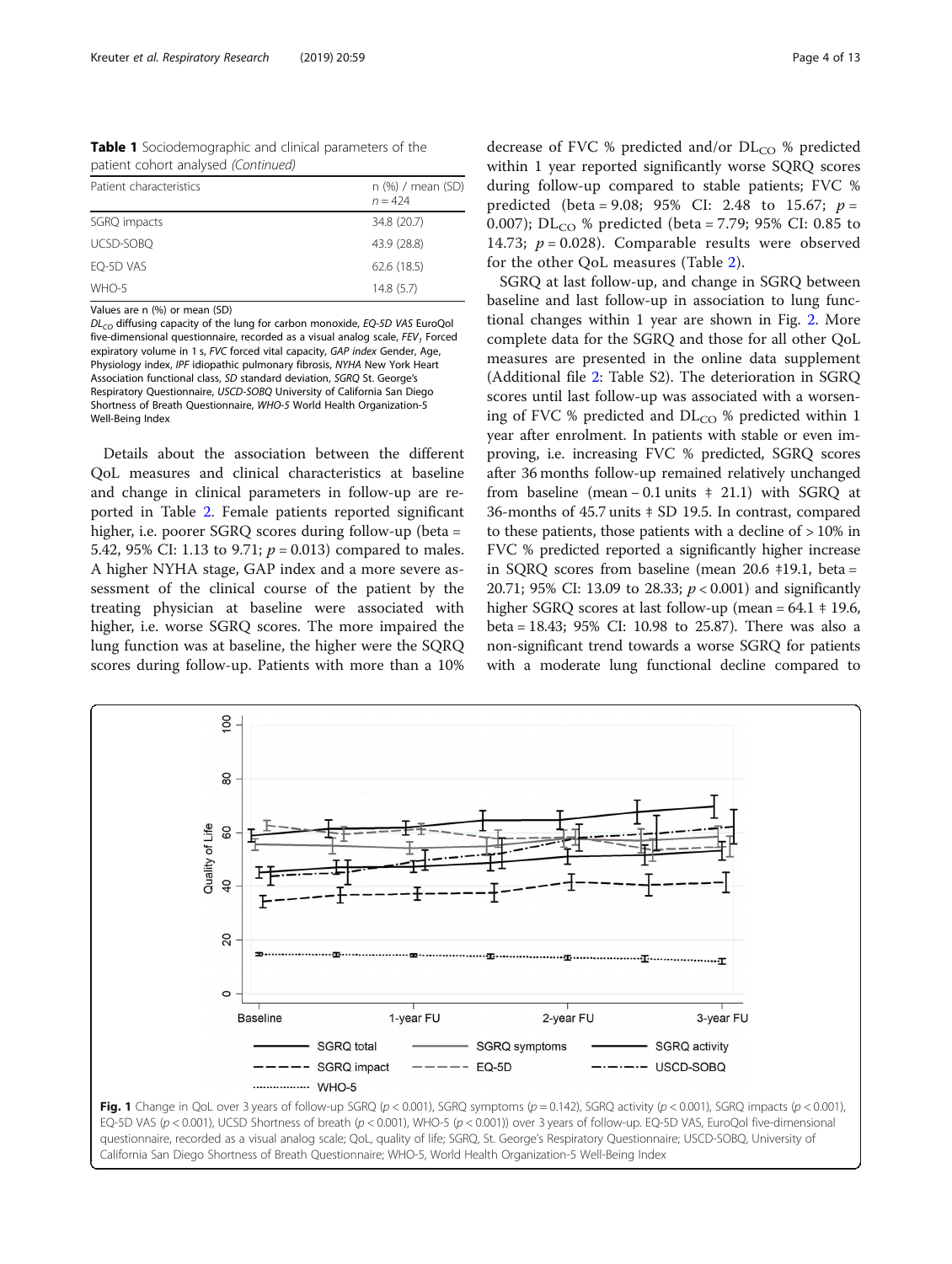<span id="page-4-0"></span>Table 2 Associations of QoL with clinical parameters at baseline and change in clinical parameters in follow-up

|                                                                    | SGRQ total |                             |                 | EO 5D VAS        |                                        |                 | UCSD-SOBQ |                                                 |                      |         | WHO-5                |            |  |
|--------------------------------------------------------------------|------------|-----------------------------|-----------------|------------------|----------------------------------------|-----------------|-----------|-------------------------------------------------|----------------------|---------|----------------------|------------|--|
|                                                                    | beta       | 95% CI                      | $p$ -value      | beta             | 95% CI                                 | $p$ -value      | beta      | 95% CI                                          | <i>p</i> -value beta |         | 95% CI               | $p$ -value |  |
| Female sex                                                         | 5.42       | 1.13; 9.71                  | 0.013           | $-3.36$          | $-6.90; 0.18$                          | 0.063           | 13.56     | 6.41; 20.72                                     | < 0.001              | $-1.47$ | $-2.60; -0.33$       | 0.011      |  |
| Age                                                                | 0.00       | $-0.19; 0.20$               | 0.963           | $-0.18$          | $-0.34; -0.02$                         | 0.029           | 0.35      | 0.04; 0.66                                      | 0.026                | $-0.05$ | $-0.10; 0.00$        | 0.074      |  |
| Age at first symptom<br>onset in years                             | $-0.10$    | $-0.28;0.08$                | 0.285           | $-0.08$          | $-0.22; 0.07$                          | 0.323           | 0.17      | $-0.11; 0.46$                                   | 0.238                |         | $-0.03 - 0.07; 0.02$ | 0.299      |  |
| Age at diagnosis in<br>years                                       | $-0.09$    | $-0.28; 0.09$               | 0.320           | $-0.08$          | $-0.23; 0.07$                          | 0.290           | 0.18      | $-0.11; 0.48$                                   | 0.227                |         | $-0.02 - 0.07; 0.03$ | 0.400      |  |
| Duration since first<br>symptoms in years                          | 0.73       | 0.28; 1.18                  | 0.002           | $-0.51$          | $-0.89; -0.13$                         | 0.008           | 0.71      | $-0.04; 1.46$                                   | 0.062                |         | $-0.09 - 0.21; 0.03$ | 0.139      |  |
| Disease duration<br>in months                                      | 1.36       | 0.70; 2.02                  | $< 0.001 -1.10$ |                  | $-1.65; -0.55$                         | < 0.001         | 1.70      | 0.64; 2.77                                      | 0.002                | $-0.25$ | $-0.43; -0.08$       | 0.005      |  |
| $<$ 3 months                                                       | 1.00       |                             |                 | 1.00             |                                        |                 | 1.00      |                                                 |                      | 1.00    |                      |            |  |
| $3$ to $< 6$ months                                                | $-2.63$    | $-9.30; 4.04$               | 0.440           | 1.30             | $-4.28; 6.89$                          | 0.647           | $-4.48$   | $-16.06; 7.11$                                  | 0.449                | 0.54    | $-1.27; 2.34$        | 0.560      |  |
| More than 6 months                                                 | 6.54       | 2.53; 10.55                 | 0.001           | $-5.10$          | $-8.43; -1.76$                         | 0.003           | 8.43      | 1.74; 15.12                                     | 0.014                | $-0.68$ | $-1.76; 0.40$        | 0.215      |  |
| Number of comorbidities                                            |            |                             |                 |                  |                                        |                 |           |                                                 |                      |         |                      |            |  |
| None                                                               | 1.00       |                             |                 | 1.00             |                                        |                 | 1.00      |                                                 |                      | 1.00    |                      |            |  |
| $\mathbf{1}$                                                       | 3.55       | $-1.37; 8.47$               | 0.157           | $-5.19$          | $-9.23; -1.16$                         | 0.012           | 9.93      | 2.05; 17.80                                     | 0.013                | $-0.86$ | $-2.16; 0.44$        | 0.195      |  |
| $\overline{2}$                                                     | 4.49       | $-0.63; 9.61$               | 0.086           | $-6.46$          | $-10.66; -2.26$                        | 0.003           | 10.11     | 1.88; 18.34                                     | 0.016                | $-1.02$ | $-2.37; 0.33$        | 0.140      |  |
| 3                                                                  | 5.87       | $-0.04; 11.78$              | 0.051           | $-7.75$          | $-12.62; -2.88$                        | 0.002           | 15.37     | 5.74; 24.99                                     | 0.002                | $-1.98$ | $-3.55; -0.41$       | 0.013      |  |
| $4+$                                                               | 17.18      | 10.14; 24.23                | < 0.001         | $-14.99$         | $-20.88; -9.11$                        | < 0.001         | 33.06     | 20.77; 45.35                                    | < 0.001              | $-4.35$ | $-6.24; -2.46$       | < 0.001    |  |
| <b>NHYA</b>                                                        |            |                             |                 |                  |                                        |                 |           |                                                 |                      |         |                      |            |  |
|                                                                    | 1.00       |                             |                 | 1.00             |                                        |                 | 1.00      |                                                 |                      | 1.00    |                      |            |  |
| Ш                                                                  | 16.07      | 9.16; 22.98                 |                 | $< 0.001 -12.61$ | $-19.06; -6.15$                        | < 0.001         | 22.28     | 10.78; 33.77                                    | < 0.001              | $-1.86$ | $-3.92; 0.21$        | 0.078      |  |
| Ш                                                                  | 26.95      | 19.97; 33.93                |                 | $< 0.001 -18.00$ | $-24.49; -11.50$                       | < 0.001         | 38.29     | 26.65; 49.92                                    | $< 0.001 -3.82$      |         | $-5.90; -1.75$       | < 0.001    |  |
| $\mathsf{N}$                                                       | 33.28      | 16.44; 50.13                |                 |                  | $< 0.001$ $-27.35$ $-41.90$ ; $-12.81$ | $< 0.001$ 51.63 |           | 24.63; 78.64                                    | $< 0.001 -8.69$      |         | $-13.43; -3.95$      | < 0.001    |  |
| 6MWD (m)                                                           | $-0.01$    | $-0.01;0.00$                | 0.217           | 0.00             | 0.00; 0.01                             | 0.313           | $-0.01$   | $-0.03;0.00$                                    | 0.109                | 0.00    | 0.00; 0.00           | 0.423      |  |
| $FEV1%$ predicted                                                  | $-0.55$    | $-0.62; -0.49$              | < 0.001         | 0.43             | 0.37;0.49                              | < 0.001         |           | $-0.80 - 0.91$ ; $-0.70$                        | < 0.001              | 0.09    | 0.07; 0.11           | < 0.001    |  |
| FVC % predicted                                                    | $-0.60$    | $-0.66$ ; $-0.53 < 0.001$   |                 | 0.46             | 0.39; 0.53                             | < 0.001         | $-0.89$   | $-1.00; -0.78$                                  | < 0.001              | 0.11    | 0.09; 0.13           | < 0.001    |  |
| $DLCO$ % predicted                                                 | $-0.26$    | $-0.31; -0.20 < 0.001$ 0.26 |                 |                  | 0.20; 0.33                             |                 |           | $< 0.001 - 0.35 - 0.44$ ; $- 0.25 < 0.001$ 0.04 |                      |         | 0.02; 0.06           | < 0.001    |  |
| Change in FVC % predicted between baseline and 1-year follow-up    |            |                             |                 |                  |                                        |                 |           |                                                 |                      |         |                      |            |  |
| Stable/increase                                                    | 1.00       |                             |                 | 1.00             |                                        |                 | 1.00      |                                                 |                      | 1.00    |                      |            |  |
| Decrease by 0<br>to 10%                                            | 3.71       | $-0.55; 7.97$               | 0.087           | $-2.90$          | $-6.58; 0.77$                          | 0.122           | 4.08      | $-3.13; 11.29$                                  | 0.267                | $-0.51$ | $-1.67; 0.65$        | 0.393      |  |
| Decrease by<br>>10%                                                | 9.08       | 2.48; 15.67                 | 0.007           | $-8.07$          | $-13.81; -2.33$                        | 0.006           | 11.24     | 0.32; 22.16                                     | 0.044                | $-1.30$ | $-3.09; 0.50$        | 0.156      |  |
| Change in $DLCO$ % predicted between baseline and 1-year follow-up |            |                             |                 |                  |                                        |                 |           |                                                 |                      |         |                      |            |  |
| Stable/increase                                                    | 1.00       |                             |                 | 1.00             |                                        |                 | 1.00      |                                                 |                      | 1.00    |                      |            |  |
| Decrease by 0<br>to 10%                                            | 5.46       | 0.85; 10.08                 | 0.020           | $-0.41$          | $-4.43; 3.60$                          | 0.841           | 10.46     | 2.85; 18.07                                     | 0.007                | $-0.37$ | $-1.62; 0.88$        | 0.561      |  |
| Decrease by<br>>10%                                                | 7.79       | 0.85; 14.73                 | 0.028           | $-3.93$          | $-9.96; 2.10$                          | 0.201           | 10.74     | $-0.73; 22.21$                                  | 0.067                |         | $-0.40 -2.28$ ; 1.47 | 0.673      |  |
| Change in FVC % predicted between baseline and last follow-up      |            |                             |                 |                  |                                        |                 |           |                                                 |                      |         |                      |            |  |
| Stable/increase                                                    | 1.00       |                             |                 | 1.00             |                                        |                 | 1.00      |                                                 |                      | 1.00    |                      |            |  |
| Decrease by 0<br>to 10%                                            | 3.44       | $-1.04; 7.92$               | 0.133           | $-3.30$          | $-7.08;0.48$                           | 0.087           | 3.18      | $-4.45; 10.81$                                  | 0.414                | $-0.22$ | $-1.44; 0.99$        | 0.719      |  |
| Decrease by<br>>10%                                                | 7.47       | 2.11; 12.83                 | 0.006           | $-6.50$          | $-11.02$ ; $-1.99$                     | 0.005           | 8.80      | $-0.15; 17.75$                                  | 0.054                | $-0.87$ | $-2.32; 0.59$        | 0.242      |  |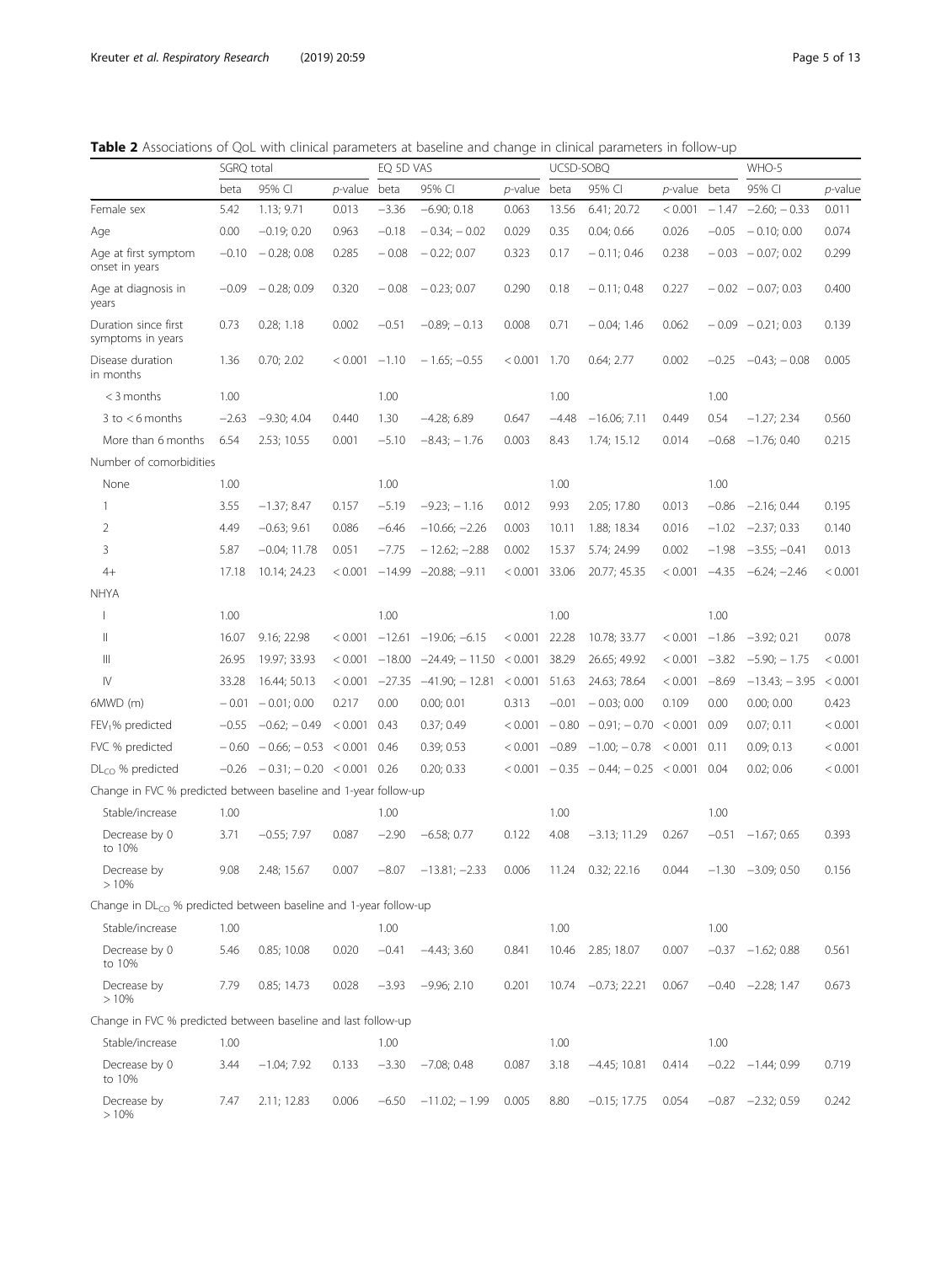Table 2 Associations of QoL with clinical parameters at baseline and change in clinical parameters in follow-up (Continued)

|                                                                  |         | SGRQ total    |                      |          | EQ 5D VAS       |                 |       | UCSD-SOBO      | WHO-5                |         |                           |            |
|------------------------------------------------------------------|---------|---------------|----------------------|----------|-----------------|-----------------|-------|----------------|----------------------|---------|---------------------------|------------|
|                                                                  | beta    | 95% CI        | <i>p</i> -value beta |          | 95% CI          | <i>p</i> -value | beta  | 95% CI         | <i>p</i> -value beta |         | 95% CI                    | $p$ -value |
| Change in $DLCO$ % predicted between baseline and last follow-up |         |               |                      |          |                 |                 |       |                |                      |         |                           |            |
| Stable/increase                                                  | 1.00    |               |                      | 1.00     |                 |                 | 1.00  |                |                      | 1.00    |                           |            |
| Decrease by 0<br>to 10%                                          | 4.41    | $-0.52; 9.35$ | 0.080                | $-1.42$  | $-5.59; 2.75$   | 0.505           | 11.09 | 2.94; 19.23    | 0.008                |         | $-0.44$ $-1.77$ ; 0.89    | 0.518      |
| Decrease by<br>$>10\%$                                           | 5.10    | $-0.51:10.72$ | 0.075                | $-2.47$  | $-7.18; 2.25$   | 0.305           | 8.24  | $-0.88; 17.36$ | 0.077                | $-0.30$ | $-1.80; 1.21$             | 0.701      |
| GAP index                                                        | 3.29    | 1.95; 4.64    | < 0.001              | $-3.41$  | $-4.50; -2.33$  | < 0.001         | 6.47  | 4.36; 8.58     | < 0.001              | $-0.50$ | $-0.86$ ; $-0.14$         | 0.007      |
| Stage I                                                          | 1.00    |               |                      | 1.00     |                 |                 | 1.00  |                |                      | 1.00    |                           |            |
| Stage II                                                         | 5.69    | 0.74; 10.63   | 0.024                | $-7.04$  | $-11.00; -3.08$ | < 0.001         | 16.51 | 8.69; 24.34    | < 0.001              |         | $-0.92$ $-2.25$ ; 0.41    | 0.177      |
| Stage III                                                        | 12.93   | 7.42; 18.45   | < 0.001              | $-13.51$ | $-17.96; -9.07$ | < 0.001         | 25.78 | 17.08; 34.47   | < 0.001              |         | $-1.79$ $-3.27$ ; $-0.30$ | 0.019      |
| Overall physician's judgement of clinical course of IPF          |         |               |                      |          |                 |                 |       |                |                      |         |                           |            |
| Stable disease                                                   | 1.00    |               |                      | 1.00     |                 |                 | 1.00  |                |                      | 1.00    |                           |            |
| Slow progression                                                 | 7.79    | 3.51; 12.06   | < 0.001              | $-3.52$  | $-7.14; 0.10$   | 0.056           | 11.13 | 4.04; 18.21    | 0.002                |         | $-1.08$ $-2.23$ ; 0.08    | 0.068      |
| Rapid progression                                                | 13.16   | 6.22; 20.11   | < 0.001              | $-9.52$  | $-15.39; -3.65$ | 0.001           | 19.89 | 8.32; 31.47    | 0.001                | $-2.72$ | $-4.61; -0.83$            | 0.005      |
| No judgement<br>possible                                         | $-0.39$ | $-4.93; 4.15$ | 0.865                | 1.33     | $-2.43; 5.09$   | 0.487           | 1.72  | $-5.72; 9.15$  | 0.651                | $-0.01$ | $-1.23; 1.20$             | 0.986      |

6MWD six-minute walk distance; beta, regression coefficient, CI confidence interval,  $DL_{CO}$  diffusing capacity of the lung for carbon monoxide, EQ-5D VAS EuroQol five-dimensional questionnaire, recorded as a visual analog scale, FEV<sub>1</sub> Forced expiratory volume in 1 s, FVC forced vital capacity, GAP index Gender, Age, Physiology index, IPF idiopathic pulmonary fibrosis, NYHA New York Heart Association functional class, QoL quality of life, SD standard deviation, SGRQ St. George's Respiratory Questionnaire, USCD-SOBQ University of California San Diego Shortness of Breath Questionnaire, WHO-5 World Health Organization-5 Well-Being Index

stable patients. A similar pattern was seen when comparing patients with a decline of  $>10\%$  in DL<sub>CO</sub> % predicted with those with stable/improving  $DL_{CO}$  % predicted (Fig. [2\)](#page-6-0). Similar associations were also seen for other QoL scores (SQRQ symptom, activity and impact domains, and UCSD-SOBQ, EQ-5D, WHO-5) (Online data supplement; Additional file [2](#page-11-0): Table S2).

## Association of QoL and mortality

Over the study period there were 113 deaths (26.7% of all included patients). Univariate analysis found that change from baseline to last visit in any QoL outcome scores (i.e., SGRQ total score, UCSD-SOBQ, EQ-5D VAS, and WHO-5) were each predictive of mortality (Fig. [3\)](#page-7-0). Patients who died during follow up in this cohort had a significant greater increase in SGRQ total scores from baseline to their last follow-up visit prior to death (mean 11.8  $\pm$  18.6) compared to surviving patients (mean 4.2  $\pm$ 18.9; HR = 1.03; 95% CI: 1.02 to 1.05;  $p < 0.001$ ). Changes from baseline in UCSD-SOBQ scores in patients who died and survivors were  $7.0 \pm 29.1$  and  $20.4 \pm 1.5$  respectively;  $HR = 1.03$ ; 95% CI: 1.01 to 1.04;  $p < 0.001$ . In patients who died, the SGRQ and UCSD-SOBQ scores reported at last follow-up visit were all significantly higher (and EQ-5D VAS, and WHO-5 scores significantly lower) compared to surviving patients (Fig. [3\)](#page-7-0).

After adjusting for change in FVC% predicted, age, number of comorbid diseases, hospitalisation during follow-up and the physician's global assessment about

the disease course, multivariate analysis found that a lower QoL at last available follow-up was significantly associated with mortality (Table [3\)](#page-8-0). When evaluating mortality and SGRQ scores at last available follow-up, higher age (HR = 1.06; 95% CI: 1.03 to 1.09;  $p < 0.001$ ) and  $a > 10\%$  decline in FVC % predicted (HR = 2.34, 95%) CI: 1.18 to 4.62;  $p = 0.015$ ) were each associated with mortality. Furthermore, the higher the number of comorbid diseases the higher the risk for mortality (none versus one: HR = 2.40, 95% CI: 1.15 to 5.01;  $p = 0.02$ ; none versus two: HR = 2.10, 95% CI: 1.02 to 4.32;  $p =$ 0.043; none versus three: HR = 2.78, 95% CI: 1.26 to 6.09;  $p = 0.011$ ). Comparable results were found for the other QoL measures at last follow-up. In contrast, no significant associations between change from baseline to last available follow-up in QoL scores and mortality were observed in multivariate analysis (Table [3](#page-8-0)).

#### Association of QoL and hospitalisation and exacerbations

Over the study period 227 patients were hospitalised for any cause and 31 hospitalised for exacerbations. Univariate and multivariate analysis found that the mean SGRQ and UCSD-SOBQ scores across the follow-up period were all significantly higher (and for univariate analyses EQ-5D VAS, and WHO-5 score significantly lower) in hospitalised patients compared to non-hospitalised patients, with the highest mean SGRQ and UCSD-SOBQ scores throughout follow-up (and lowest EQ-5D VAS and WHO-5 scores) reported in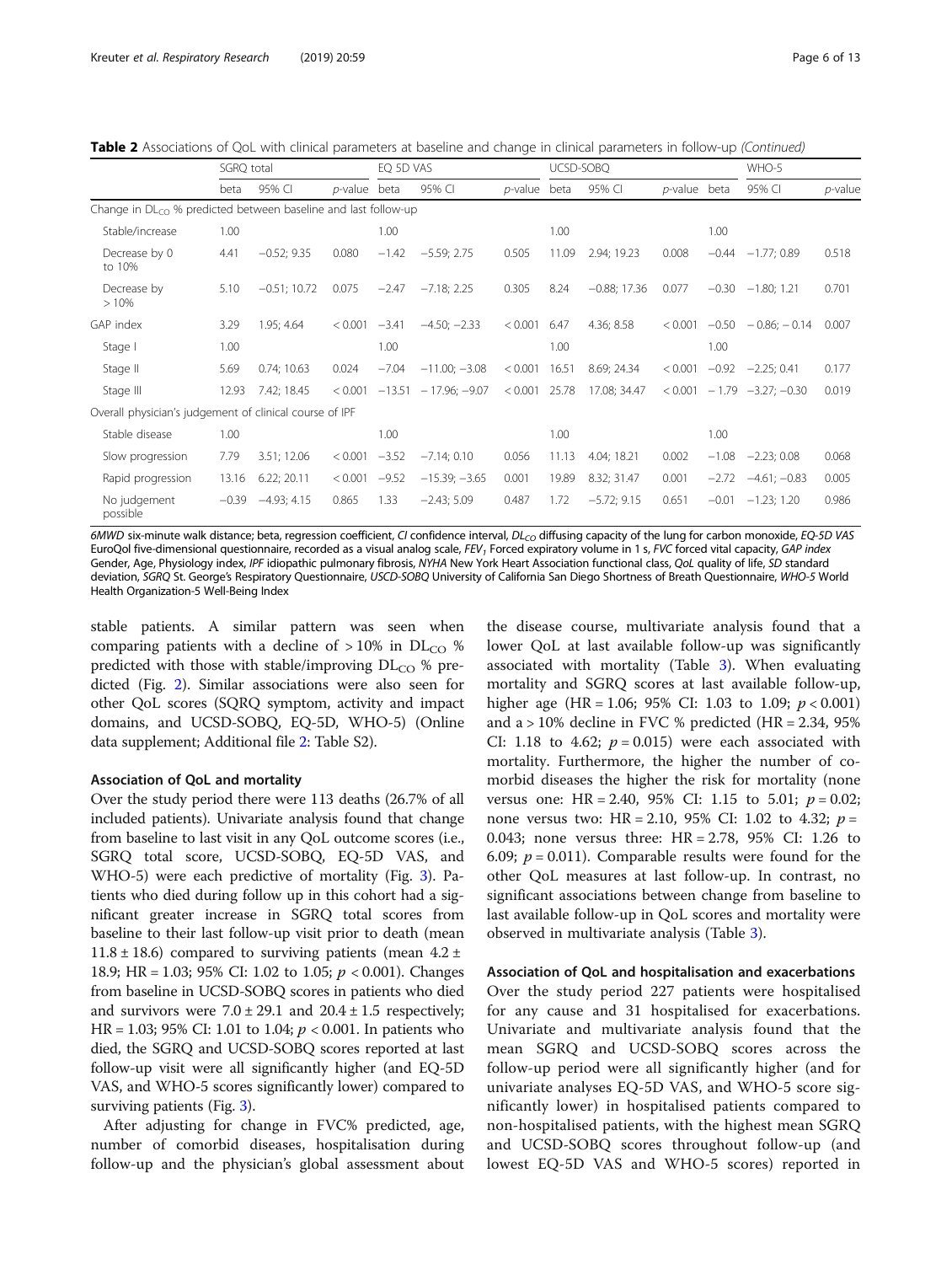<span id="page-6-0"></span>

those hospitalised for IPF (Table [4](#page-9-0), Fig. [4\)](#page-10-0). Furthermore, across the follow-up period an overall trend was observed, in which successively greater increases in mean SGRQ and UCSD-SOBQ scores and successively greater reductions in EQ-5D VAS and WHO-5 scores were reported by patients hospitalised on 1, 2, 3 and  $\geq 4$ separate occasions (Online data supplement; Additional file [3](#page-11-0): Figure S1).

Hospitalisation had an adverse impact upon subsequent QoL. Following hospitalisation, significantly higher mean SGRQ scores (total scores and activity and impacts domain scores) and higher mean UCSD-SOBQ scores were reported at the subsequent follow-up visit compared to those reported at the visit prior to hospitalisation (and significantly lower mean EQ-5D VAS and WHO-5 scores) (Online data supplement; Additional file [2](#page-11-0): Table S3).

# **Discussion**

According to the present data, collected from a representative setting of centres with expertise in the management

of patients with IPF, a close relationship between QoL and clinical outcomes were found; including clinically meaningful changes in lung function, comorbidities, disease duration and clinical course of IPF (including hospitalisation, acute exacerbations and mortality). For these analyses, we used a range of QoL assessments which, although not originally designed for IPF, have data to support their validity in this patient population, as shown in our previous report and by others  $[6, 7, 9, 15-18]$  $[6, 7, 9, 15-18]$  $[6, 7, 9, 15-18]$  $[6, 7, 9, 15-18]$  $[6, 7, 9, 15-18]$  $[6, 7, 9, 15-18]$  $[6, 7, 9, 15-18]$  $[6, 7, 9, 15-18]$  $[6, 7, 9, 15-18]$ . The optimal tool for QoL assessment in IPF patients remains to be determined, with an adaptation of the SGRQ specifically for use in IPF not yet fully validated or in widespread use [\[19\]](#page-12-0), while other more focused IPF QoL-measures are also in use or being developed for use (e.g. the Kings' Brief Interstitial Lung Disease health status [K-BILD] and the 'A Tool to Assess Quality of Life in Idiopathic Pulmonary Fibrosis [ATAQ-IPFcA] questionnaires) [\[9,](#page-12-0) [20](#page-12-0), [21\]](#page-12-0). It is likely that, while subtle differences may exist, most current tools assess QoL with similar sensitivity and with high or very high correlation between most questionnaires [\[7](#page-12-0), [9\]](#page-12-0).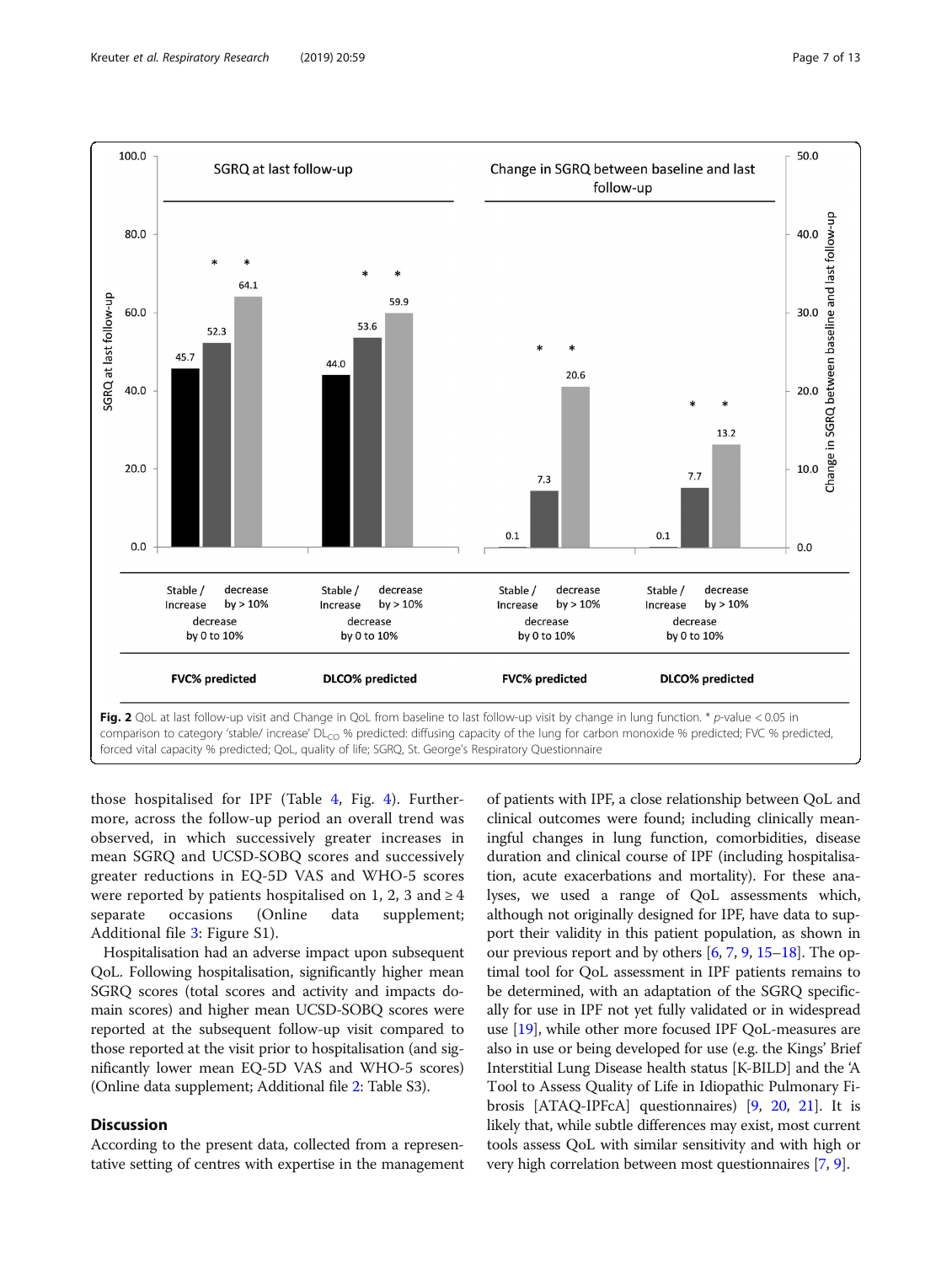

<span id="page-7-0"></span>

To our knowledge, the only previous report on longitudinal assessments of QoL in IPF patients in clinical practice comes from the Australian IPF registry in a somewhat smaller dataset  $[6]$  $[6]$ . In that study, a strong relationship between decline in FVC % predicted and decline in QoL was shown, with QoL impairment mainly due to dyspnoea (measured using the SGRQ and UCSD-SOBQ scores) although cough and depression (assessed by a VAS scale and the Hospital Anxiety and Depression Scale (HADS)) also contributed [\[6](#page-12-0)]. While in that study, no association between baseline QoL measures and mortality was found, a more recent report from the Australian registry indicates that in those patients with mild physiological impairment (FVC  $\geq 80\%$ ), baseline SGRQ and UCSD-SOBQ scores are predictive of mortality, with HRs of 1.11 (95% CI: 1.06 to 1.15) and 1.23 (95% CI: 1.13 to 1.33) respectively  $(p < 0.001$  for both) [\[22\]](#page-12-0). In contrast to the Australian Registry, we found a significant relationship between lower QoL at last available follow-up but no significant association (on

multivariable analysis) between mortality and change in QoL for the total IPF population. Number of comorbidities as well as hospitalisations were driving this QoL decline. Notably, significant changes in both FVC and DLco % predicted values closely reflected changes in QoL indicating that stabilising lung function may also halt decline of QoL in IPF.

The overall pattern we observed across the cohort was a longitudinal decline in QoL. How then can we seek to improve upon or at least maintain patient QoL in clinical practice? At present, only sparse data on the long-term effects of available therapies on QoL outcomes exist. While disease stabilisation by antifibrotic therapies may offer some potential in maintaining QoL (or retarding decline), available data to support this goal remain limited. In the pivotal phase 3 trials evaluating nintedanib and pirfenidone (each versus placebo), no significant differences in changes in SGRQ scores (from baseline to 52 weeks) were seen between the treatment and placebo arms [[23](#page-12-0), [24\]](#page-12-0) a finding which could be due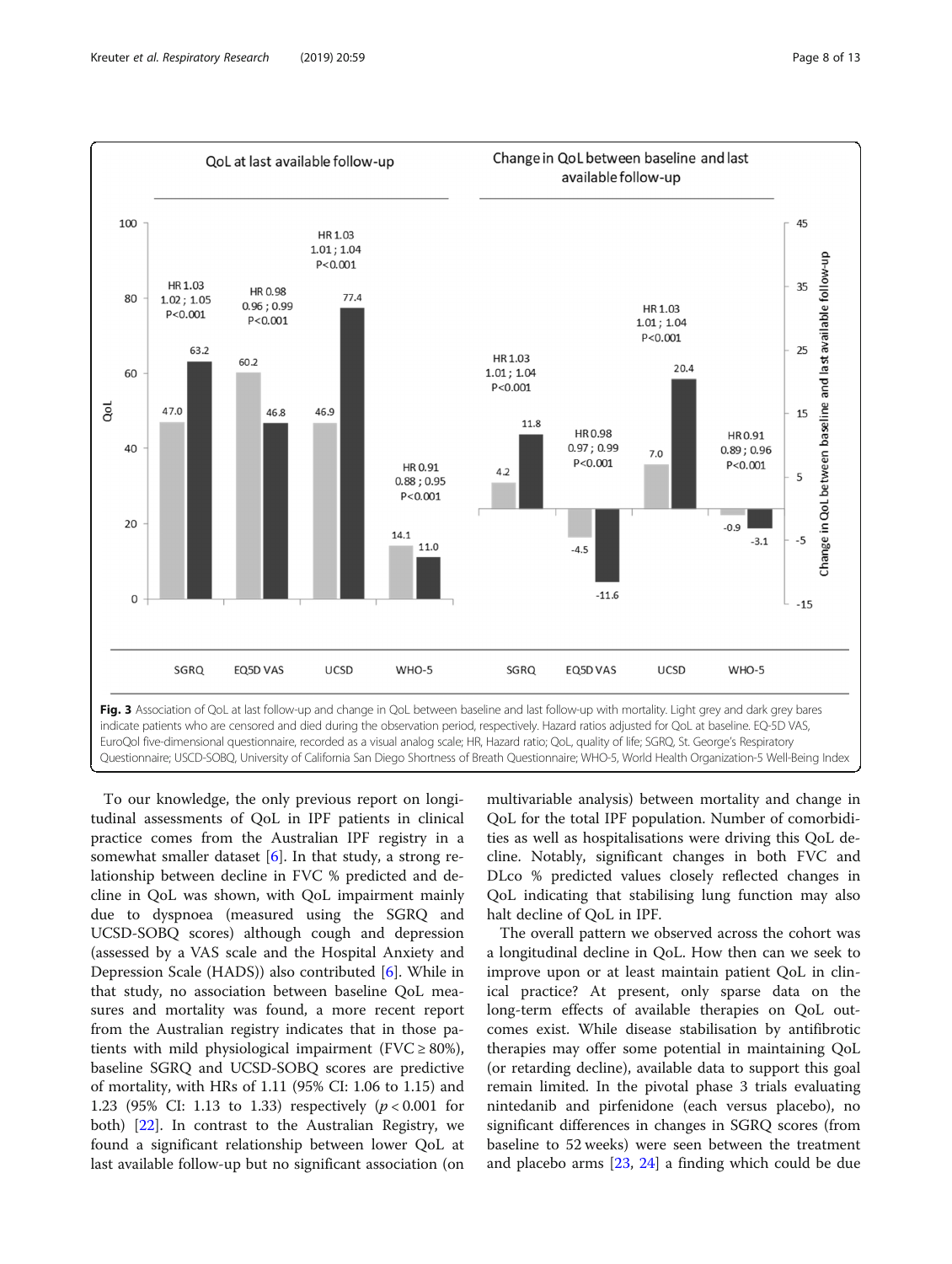<span id="page-8-0"></span>

| Table 3 Multivariable association of A) QoL at last available follow-up and B) change in QoL between Baseline and last available |  |  |  |  |
|----------------------------------------------------------------------------------------------------------------------------------|--|--|--|--|
| follow-up and clinical characteristics with mortality                                                                            |  |  |  |  |

|                                                                                                   | SGRQ total |                                |                 | EQ-5D VAS |                          |                 |      | UCSD-SOBQ       |            | WHO-5 |                       |         |
|---------------------------------------------------------------------------------------------------|------------|--------------------------------|-----------------|-----------|--------------------------|-----------------|------|-----------------|------------|-------|-----------------------|---------|
|                                                                                                   | HR         | 95% CI                         | <i>p</i> -value | HR        | 95% CI                   | <i>p</i> -value | ΗR   | 95% CI          | $p$ -value | HR    | 95% CI                | p-value |
| A) Multivariable model including QoL at last available follow-up                                  |            |                                |                 |           |                          |                 |      |                 |            |       |                       |         |
| QoL at last available follow-up <sup>a</sup>                                                      |            | $1.12$ 1.06; 1.18 < 0.001      |                 | 0.91      | 0.87;0.96                | 0.001           | 1.14 | 1.08; 1.20      | < 0.001    | 0.83  | 0.69; 0.99            | 0.048   |
| Age <sup>a</sup>                                                                                  |            | $1.32$ 1.14; 1.54 < 0.001 1.30 |                 |           | 1.12; 1.51               | 0.001           | 1.27 | 1.09; 1.48      | 0.002      | 1.25  | 1.07; 1.46            | 0.006   |
| Number of comorbidities                                                                           |            |                                |                 |           |                          |                 |      |                 |            |       |                       |         |
| $\mathbf 0$                                                                                       | 1.00       |                                |                 | 1.00      |                          |                 | 1.00 |                 |            | 1.00  |                       |         |
| $\mathbf{1}$                                                                                      | 2.40       | 1.15; 5.01                     | 0.02            | 1.93      | 0.98; 3.77               | 0.057           | 2.51 | 0.92; 6.81      | 0.071      | 2.03  | 0.93; 4.41            | 0.075   |
| 2                                                                                                 | 2.10       | 1.02; 4.32                     | 0.043           | 1.62      | 0.83; 3.19               | 0.161           | 2.40 | 0.90; 6.40      | 0.079      | 2.24  | 1.05; 4.80            | 0.038   |
| 3                                                                                                 | 2.78       | 1.26; 6.09                     | 0.011           | 2.15      | 1.02; 4.53               | 0.043           | 3.16 | 0.99; 10.05     | 0.052      | 2.31  | 0.97; 5.46            | 0.057   |
| $4+$                                                                                              | 1.95       | 0.69; 5.49 0.205               |                 | 1.98      | 0.77; 5.07 0.155         |                 | 1.30 | 0.29; 5.86      | 0.734      | 2.80  | 1.00; 7.86            | 0.051   |
| Change in FVC % predicted                                                                         |            |                                |                 |           |                          |                 |      |                 |            |       |                       |         |
| Stable/increase                                                                                   | 1.00       |                                |                 | 1.00      |                          |                 | 1.00 |                 |            | 1.00  |                       |         |
| Decrease by 0 to 10%                                                                              | 1.63       | 0.98; 2.71                     | 0.058           | 1.60      | 0.97; 2.64               | 0.066           | 1.41 | 0.75; 2.64      | 0.286      | 1.75  | 1.01; 3.03 0.047      |         |
| Decrease by $> 10\%$                                                                              | 2.34       | 1.18; 4.62                     | 0.015           | 2.29      | 1.16; 4.51               | 0.017           | 2.14 | 0.87; 5.26      | 0.096      | 2.70  | 1.32; 5.53            | 0.007   |
| Hospitalisation                                                                                   | 1.26       | 0.80; 1.97 0.322               |                 | 1.54      | 0.98; 2.40               | 0.06            | 1.00 | 0.57; 1.74      | 0.994      | 1.29  | 0.81; 2.06            | 0.286   |
| Overall physician's judgement of clinical course of IPF                                           |            |                                |                 |           |                          |                 |      |                 |            |       |                       |         |
| Stable disease                                                                                    | 1.00       |                                |                 | 1.00      |                          |                 | 1.00 |                 |            | 1.00  |                       |         |
| Slow progression                                                                                  | 1.48       | 0.92; 2.38                     | 0.106           | 1.70      | 1.08; 2.69               | 0.022           | 1.30 | 0.71; 2.37      | 0.399      | 1.91  | 1.16; 3.17            | 0.012   |
| Rapid progression                                                                                 | 0.97       | 0.46; 2.04 0.933               |                 | 1.18      | $0.55; 2.53 \quad 0.674$ |                 | 1.06 | 0.46; 2.42      | 0.896      | 1.25  | 0.53; 2.95            | 0.617   |
| No judgement possible                                                                             | 0.89       | 0.46; 1.74 0.743               |                 | 0.98      | 0.52; 1.84               | 0.95            | 1.26 | 0.54; 2.93      | 0.588      | 0.94  | 0.47; 1.91            | 0.871   |
| B) Multivariable model including change in QoL between baseline and last available follow-up      |            |                                |                 |           |                          |                 |      |                 |            |       |                       |         |
| Change in QoL between baseline and 1.05 0.98; 1.13 0.148<br>last available follow-up <sup>a</sup> |            |                                |                 |           | 0.97 0.91; 1.04 0.364    |                 |      | 1.07 0.98; 1.16 | 0.127      | 0.85  | 0.68; 1.07 0.165      |         |
| Age <sup>a</sup>                                                                                  | 1.30       | 1.11; 1.52 0.001               |                 | 1.31      | 1.12; 1.53 0.001         |                 | 1.26 | 1.02; 1.56      | 0.031      | 1.26  | 1.07; 1.48 0.006      |         |
| Number of comorbidities                                                                           |            |                                |                 |           |                          |                 |      |                 |            |       |                       |         |
| 0                                                                                                 | 1.00       |                                |                 | 1.00      |                          |                 | 1.00 |                 |            | 1.00  |                       |         |
| 1                                                                                                 | 1.98       | 0.97; 4.04                     | 0.061           | 1.83      | 0.92; 3.63 0.084         |                 | 2.03 | 0.71; 5.84      | 0.187      | 1.93  | 0.89; 4.20            | 0.096   |
| 2                                                                                                 | 1.85       | 0.90; 3.79 0.092               |                 | 1.70      | 0.85; 3.40 0.135         |                 | 2.01 | 0.65; 6.21      | 0.226      | 2.14  | 0.99; 4.63            | 0.054   |
| 3                                                                                                 | 2.40       | 1.10; 5.24 0.028               |                 | 2.25      | 1.06; 4.76               | 0.035           | 3.68 | 1.17; 11.55     | 0.026      | 2.18  | 0.91; 5.23            | 0.082   |
| $4+$                                                                                              | 2.04       | 0.75; 5.57 0.165               |                 | 2.27      | 0.87; 5.92 0.093         |                 | 1.54 | 0.26; 9.06      | 0.634      | 2.99  | 1.09; 8.22 0.034      |         |
| Change in FVC % predicted                                                                         |            |                                |                 |           |                          |                 |      |                 |            |       |                       |         |
| Stable/increase                                                                                   | 1.00       |                                |                 | 1.00      |                          |                 | 1.00 |                 |            | 1.00  |                       |         |
| Decrease by 0 to 10%                                                                              | 1.69       | 1.02; 2.82 0.044               |                 | 1.65      | 0.99; 2.76 0.055         |                 |      | 1.11 0.57; 2.14 | 0.762      | 1.67  | 0.95; 2.91 0.073      |         |
| Decrease by $> 10\%$                                                                              | 2.16       | 1.08; 4.31                     | 0.029           | 2.26      | $1.14; 4.50$ 0.02        |                 |      | 1.72 0.71; 4.14 | 0.227      | 2.43  | 1.18; 5.00 0.015      |         |
| Hospitalisation                                                                                   | 1.35       | 0.85; 2.13 0.202               |                 |           | 1.54 0.98; 2.42 0.059    |                 |      | 1.30 0.68; 2.45 | 0.427      | 1.30  | $0.81; 2.08$ 0.285    |         |
| Overall physician's judgement of clinical course of IPF                                           |            |                                |                 |           |                          |                 |      |                 |            |       |                       |         |
| Stable disease                                                                                    | 1.00       |                                |                 | 1.00      |                          |                 | 1.00 |                 |            | 1.00  |                       |         |
| Slow progression                                                                                  | 1.69       | 1.05; 2.73                     | 0.03            | 1.83      | 1.14; 2.94               | 0.012           | 1.38 | 0.67; 2.85      | 0.381      | 1.89  | 1.15; 3.12 0.013      |         |
| Rapid progression                                                                                 | 1.42       | 0.69; 2.91 0.341               |                 | 1.63      | 0.76; 3.46 0.207         |                 | 1.27 | 0.47; 3.41      | 0.636      | 1.38  | 0.61; 3.12 0.439      |         |
| No judgement possible                                                                             | 0.97       | 0.49; 1.92 0.922               |                 |           | 0.96 0.50; 1.83 0.902    |                 |      | 1.24 0.52; 2.95 | 0.622      |       | 0.83 0.39; 1.77 0.635 |         |

CI confidence interval, EQ-5D VAS EuroQol five-dimensional questionnaire, recorded as a visual analog scale, HR hazard ratio, FVC forced vital capacity,

IPF idiopathic pulmonary fibrosis, QoL quality of life, SD standard deviation, SGRQ St. George's Respiratory Questionnaire, USCD-SOBQ University of California San Diego Shortness of Breath Questionnaire, *WHO-5 World Health Organization-5 Well-Being Index*<br><sup>a</sup> HR for increase by 5 points on the QoL scale or by 5 years of age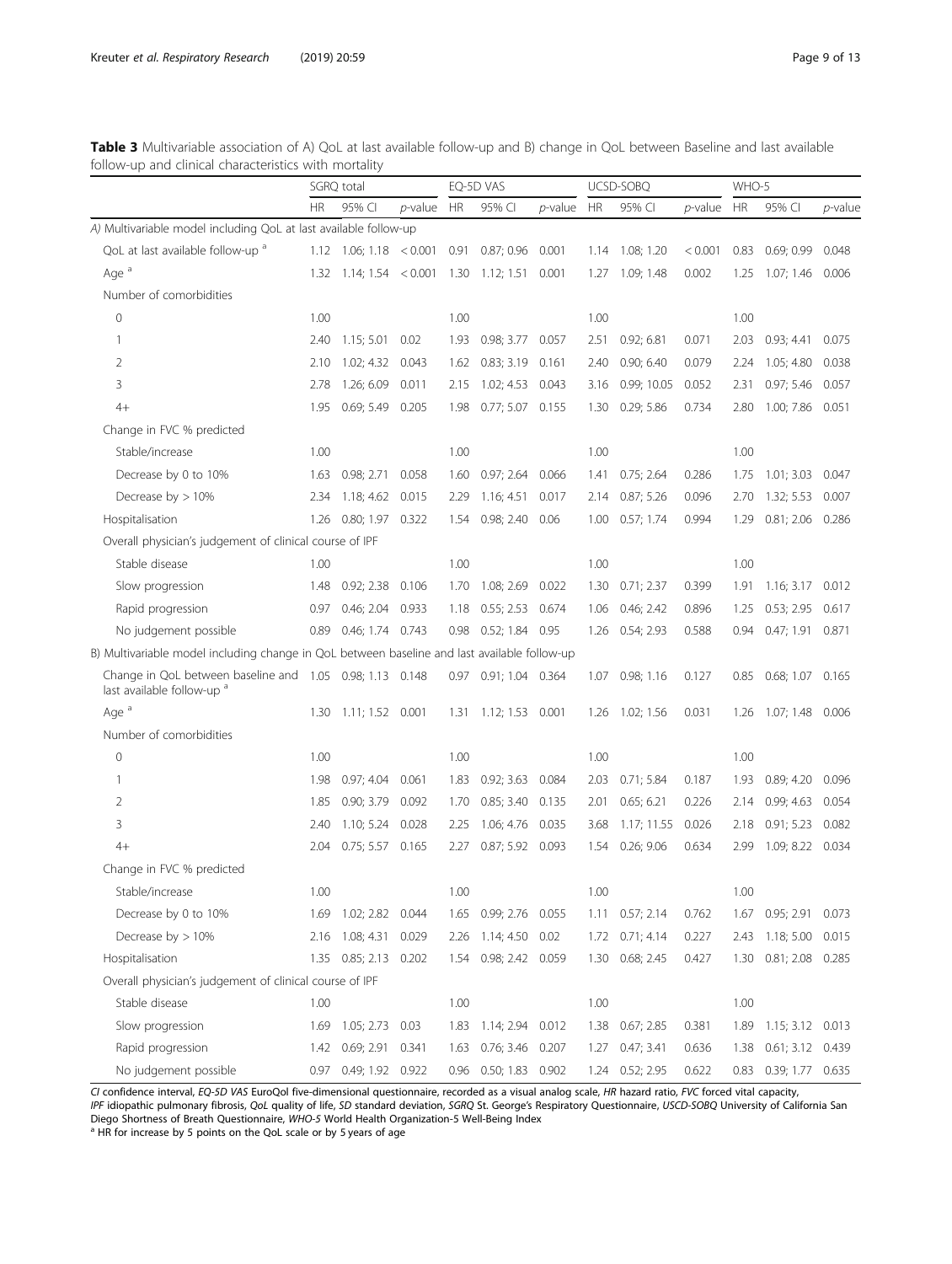|                                                         | SGRQ    |                      |                  | EQ-5D VAS |                            |            |       | UCSD-SOBQ            |                 | WHO-5   |                        |            |  |
|---------------------------------------------------------|---------|----------------------|------------------|-----------|----------------------------|------------|-------|----------------------|-----------------|---------|------------------------|------------|--|
|                                                         | beta    | 95% CI               | $p$ -value       | beta      | 95% CI                     | $p$ -value | beta  | 95% CI               | $p$ -value      | beta    | 95% CI                 | $p$ -value |  |
| Any hospitalisation                                     | 3.95    | 0.35; 7.56           | 0.032            | $-0.53$   | $-3.70; 2.64$              | 0.743      | 8.41  | 2.46; 14.37          | 0.006           | $-0.56$ | $-1.60; 0.48$          | 0.292      |  |
| Age                                                     | $-0.04$ | $-0.26; 0.17$        | 0.702            | $-0.21$   | $-0.39; -0.02$             | 0.026      | 0.26  | $-0.08; 0.61$        | 0.129           |         | $-0.05 -0.11; 0.02$    | 0.141      |  |
| Number of comorbidities                                 |         |                      |                  |           |                            |            |       |                      |                 |         |                        |            |  |
| $\mathbf 0$                                             | 0.00    |                      |                  | 0.00      |                            |            | 0.00  |                      |                 | 0.00    |                        |            |  |
| 1                                                       | $-1.61$ | $-7.37; 4.15$        | 0.584            | $-0.40$   | $-5.40; 4.60$              | 0.875      | 0.31  | $-8.64; 9.26$        | 0.946           | 0.29    | $-1.25; 1.83$          | 0.714      |  |
| 2                                                       | 1.82    | $-3.91; 7.56$        | 0.533            | $-3.01$   | $-8.19; 2.17$              | 0.255      | 5.47  | $-3.72; 14.66$ 0.243 |                 | 0.20    | $-1.36; 1.76$          | 0.801      |  |
| 3                                                       | 3.36    | $-2.91; 9.62$        | 0.293            | $-4.07$   | $-9.51; 1.38$              | 0.143      | 7.11  | $-2.70; 16.93$ 0.155 |                 | $-0.96$ | $-2.63; 0.71$          | 0.259      |  |
| $4+$                                                    |         | 11.42 4.99; 17.85    | 0.001            | $-10.18$  | $-16.28; -4.07$            | 0.001      | 22.96 | 11.27; 34.65 < 0.001 |                 | $-2.64$ | $-5.02: -0.27$         | 0.029      |  |
| Change in FVC % predicted                               |         |                      |                  |           |                            |            |       |                      |                 |         |                        |            |  |
| Stable/increase                                         | 0.00    |                      |                  | 0.00      |                            |            | 0.00  |                      |                 | 0.00    |                        |            |  |
| Decrease by 0 to 10% 3.70                               |         | $-0.10; 7.51$        | 0.057            | $-2.93$   | $-6.17; 0.32$              | 0.077      | 4.60  | $-1.67; 10.87$ 0.151 |                 | $-0.51$ | $-1.62; 0.61$          | 0.375      |  |
| Decrease by $> 10\%$                                    | 8.08    | 2.23; 13.93          | 0.007            | $-6.11$   | $-11.14; -1.08$            | 0.017      | 8.91  | $-0.23; 18.05 0.056$ |                 |         | $-0.97 -2.59; 0.66$    | 0.242      |  |
| Overall physician's judgement of clinical course of IPF |         |                      |                  |           |                            |            |       |                      |                 |         |                        |            |  |
| Stable disease                                          | 0.00    |                      |                  | 0.00      |                            |            | 0.00  |                      |                 | 0.00    |                        |            |  |
| Slow progression                                        | 7.15    | 4.88; 9.42           | $< 0.001 -7.24$  |           | $-10.05; -4.44$            | < 0.001    | 10.65 | 5.96; 15.35          | $< 0.001 -1.62$ |         | $-2.34; -0.89 < 0.001$ |            |  |
| Rapid progression                                       | 22.68   | 16.83; 28.52         | < 0.001          |           | $-26.37 -32.73$ ; $-20.01$ | < 0.001    | 33.57 | 24.66; 42.48         | $< 0.001 -6.35$ |         | $-8.31; -4.40$         | < 0.001    |  |
| No judgement<br>possible                                | 3.02    | 0.33; 5.70           | 0.027            | $-2.15$   | $-5.16; 0.87$              | 0.163      | 1.70  | $-2.96; 6.35$        | 0.475           | $-1.25$ | $-2.11; -0.40$         | 0.004      |  |
| Hospitalisation by<br>exacerbation                      | 5.35    | 0.64; 10.07          | 0.026            | $-1.56$   | $-5.78; 2.65$              | 0.468      | 10.89 | 2.72; 19.05          | 0.009           |         | $-0.78$ $-2.32; 0.76$  | 0.320      |  |
| Age                                                     | 0.04    | $-0.24; 0.31$        | 0.791            | $-0.37$   | $-0.59; -0.15$             | 0.001      | 0.40  | $-0.02; 0.82$        | 0.062           |         | $-0.04 -0.12; 0.04$    | 0.383      |  |
| Number of comorbidities                                 |         |                      |                  |           |                            |            |       |                      |                 |         |                        |            |  |
| $\mathbf{0}$                                            | 0.00    |                      |                  | 0.00      |                            |            | 0.00  |                      |                 | 0.00    |                        |            |  |
| 1                                                       | $-0.33$ | $-6.99; 6.32$        | 0.922            | $-1.35$   | $-7.22; 4.51$              | 0.651      | 1.41  | $-8.79; 11.61$ 0.786 |                 | 0.23    | $-1.58; 2.04$          | 0.804      |  |
| 2                                                       | 2.93    | $-3.86; 9.72$        | 0.397            | $-2.43$   | $-8.49; 3.64$              | 0.433      | 6.77  | $-4.36; 17.89$ 0.233 |                 | $-0.09$ | $-2.05; 1.88$          | 0.930      |  |
| 3                                                       | 3.52    | $-3.89; 10.93$ 0.352 |                  | $-1.79$   | $-8.17; 4.60$              | 0.583      | 7.09  | $-5.08; 19.27$ 0.253 |                 | $-0.94$ | $-3.15; 1.26$          | 0.403      |  |
| $4+$                                                    | 13.15   | 5.95; 20.36          | $< 0.001 - 8.90$ |           | $-15.99; -1.82$            | 0.014      | 21.07 | 8.29; 33.84          | 0.001           | $-2.60$ | $-5.56; 0.36$          | 0.085      |  |
| Change in FVC % predicted                               |         |                      |                  |           |                            |            |       |                      |                 |         |                        |            |  |
| Stable/increase                                         | 0.00    |                      |                  | 0.00      |                            |            | 0.00  |                      |                 | 0.00    |                        |            |  |
| Decrease by 0 to 10% 4.08                               |         | $-0.73; 8.88$        | 0.096            | $-4.12$   | $-8.39; 0.15$              | 0.059      | 6.63  | $-1.24; 14.50$ 0.099 |                 | $-0.75$ | $-2.17; 0.67$          | 0.300      |  |
| Decrease by $>10\%$                                     | 7.49    | 0.66; 14.32          | 0.032            | $-4.05$   | $-10.00; 1.90$             | 0.182      | 9.98  | $-0.91; 20.86 0.072$ |                 | $-1.04$ | $-2.79; 0.72$          | 0.247      |  |
| Overall physician's judgement of clinical course of IPF |         |                      |                  |           |                            |            |       |                      |                 |         |                        |            |  |
| Stable disease                                          | 0.00    |                      |                  | 0.00      |                            |            | 0.00  |                      |                 | 0.00    |                        |            |  |
| Slow progression                                        | 6.65    | 3.84; 9.46           | $< 0.001 - 8.90$ |           | $-12.49; -5.31$            | < 0.001    | 9.98  | 3.38; 16.58          | 0.003           | $-1.63$ | $-2.55; -0.70$         | 0.001      |  |
| Rapid progression                                       | 24.23   | 17.19; 31.26         | $< 0.001 -27.75$ |           | $-36.15; -19.34$           | < 0.001    | 33.78 | 22.82; 44.75         | < 0.001         | $-6.67$ | $-9.06; -4.29$         | < 0.001    |  |
| No judgement<br>possible                                | 2.36    | $-0.77; 5.49$        | 0.139            | $-1.16$   | $-4.97; 2.66$              | 0.552      |       | $-0.76 -6.46; 4.94$  | 0.794           | $-0.98$ | $-2.00; 0.03$          | 0.058      |  |

<span id="page-9-0"></span>Table 4 Multivariable association of QoL and clinical characteristics with any hospitalizations and hospitalizations due to exacerbations in follow-up

beta regression coefficient, CI confidence interval, EQ-5D VAS EuroQol five-dimensional questionnaire, recorded as a visual analog scale, FVC forced vital capacity, IPF idiopathic pulmonary fibrosis, QoL quality of life, SD standard deviation, SGRQ St. George's Respiratory Questionnaire, USCD-SOBQ University of California San Diego Shortness of Breath Questionnaire, WHO-5 World Health Organization-5 Well-Being Index

to side effects or to short observation times. Furthermore, this has also to be interpreted in light of the here reported differences in associations of QoL to lung functional decline which was statistically significant comparing stable to significantly progressing patients, i.e. with a decrease of FVC > 10%. However, the difference to moderately progressive patients, i.e. a decline between 0 and 10% was only by trend. In the INPULSIS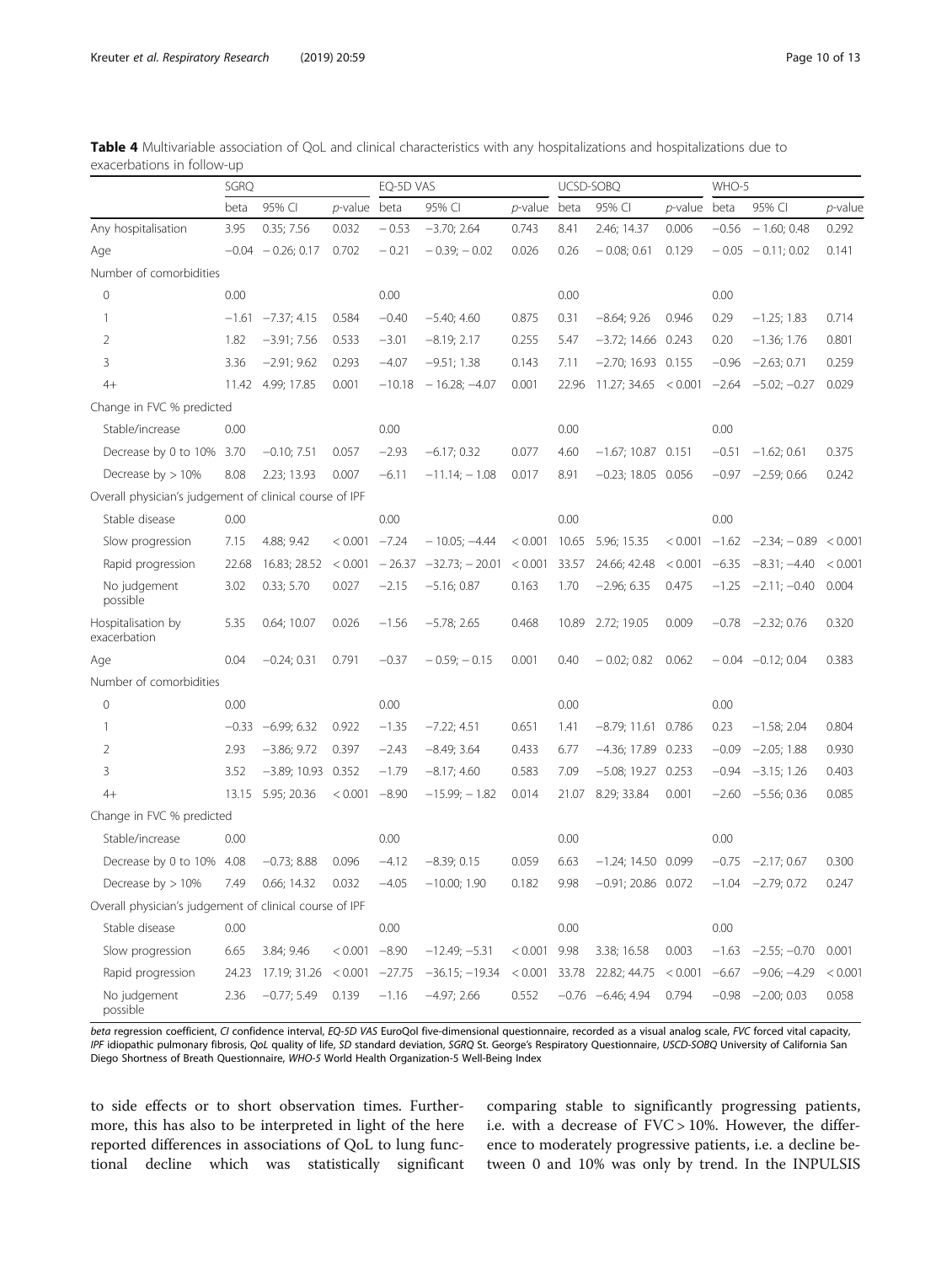<span id="page-10-0"></span>

trials for example adjusted absolute mean change from baseline in FVC% was also within this range with − 2.8 for nintedanib and − 6.0 for placebo. Still, a subsequent pooled analysis of the TOMORROW and INPULSIS trials comparing nintedanib vs. placebo has shown that the reduction in annual FVC % predicted decline seen in the nintedanib arms was accompanied by lower increases in SGRQ compared to placebo (with a mean difference in adjusted mean change from baseline of − 2.05 [95% CI: –3.59 to –0.50];  $p < 0.0095$  [[25\]](#page-12-0). In the step-IPF study, sildenafil was reported to positively impact upon QoL in IPF patients with severe impairment of gas exchange (i.e. DLco  $\leq$ 35%) [\[26\]](#page-12-0). In a recent randomised controlled trial using nintedanib and sildenafil in combination (INSTAGE study) a positive, while non-significant trend on QoL was observed, but conclusive data is still lacking [\[27\]](#page-12-0). On balance, it is likely that optimising pharmacotherapy in IPF patients (and reducing decline in lung function) may also assist in improving QoL in IPF patients. As groups in cohort studies like ours, e.g. with and without antifibrotic therapies, inevitably differ in their clinical characteristics comparisons of therapy effects on QoL in registries may be subject to bias by indication. We therefore refrained from performing comparative analyses with regards to therapy, which however should be assessed in future research.

Non-pharmacotherapy treatments are also important. As physical activity is a strong predictor of IPF disease course, methods to increase physical activity e.g., pulmonary rehabilitation are important in prolonging a more positive life-span, in particular as data suggests that pulmonary rehabilitation may increase QoL [\[28](#page-12-0)–[30](#page-12-0)]. Allied to this, greater attention to assessment and treatment of comorbid conditions may improve or at least alleviate longitudinal decline in QoL, although as of yet this remains unproven [\[4](#page-12-0)]. For several patients, early palliative care may be an appropriate approach [[5,](#page-12-0) [12\]](#page-12-0).

Our study has a number of limitations (above that of using non-IPF specific QoL measures as discussed above). Typically for data collection under clinical practice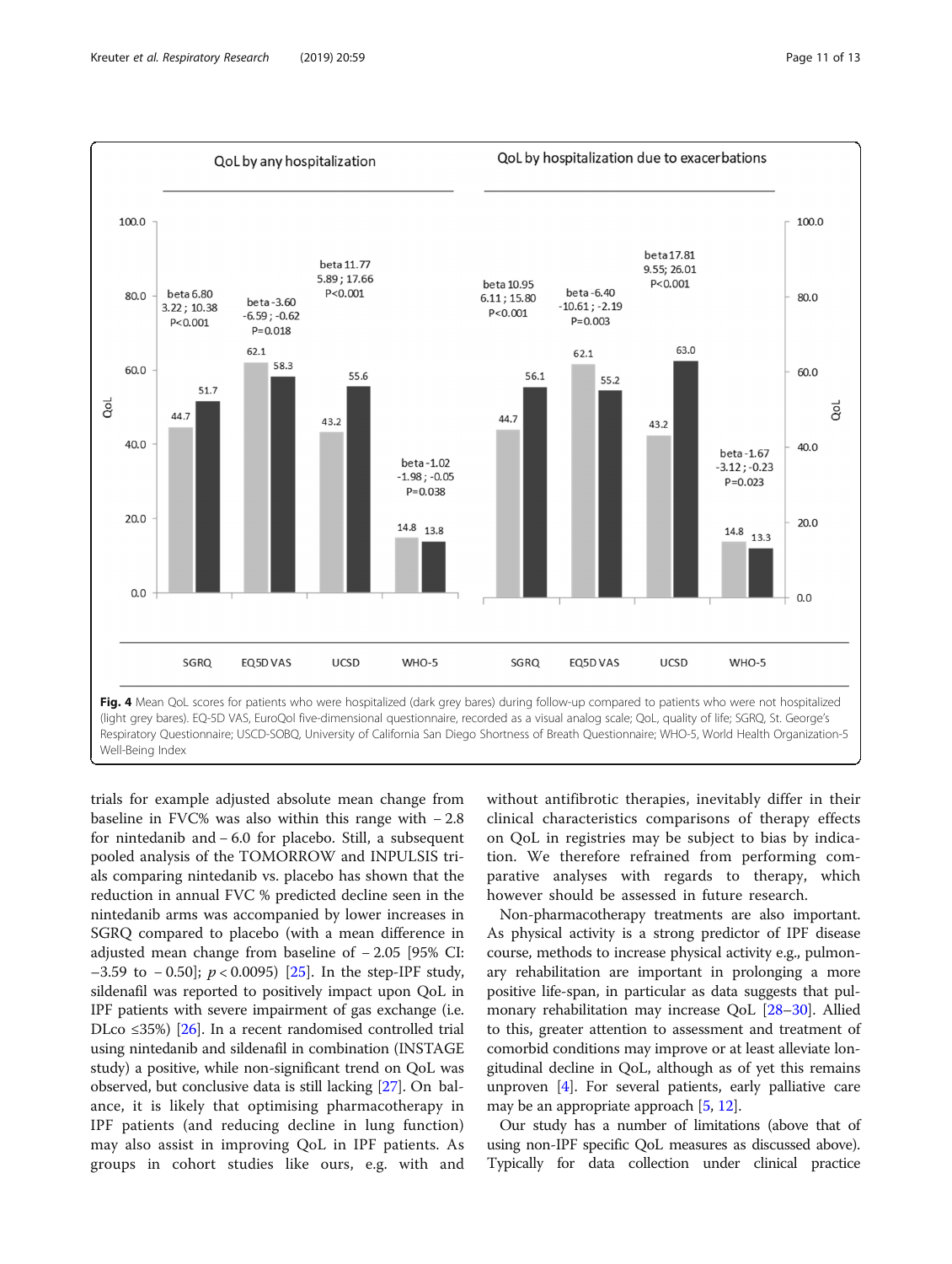<span id="page-11-0"></span>conditions, sites showed considerable variance in terms of number of documented visits and visit time-points, and in terms of completeness of data (each depending on their routine clinical schedule) including QoL reports. Furthermore, a potential bias cannot be excluded, such as underreporting or underdiagnosing of subacute deterioration and any influence of social factors (e.g., family situation) and other aspects external to the disease process. A high number of patients enrolled were excluded from the present analyses due to incomplete data of longitudinal QoL assessment. As some differences had been noted between the group of in- and excluded patients, e.g. a more severe disease and a higher mean number of comorbidities, a bias of our results toward patients with a more severe disease course cannot be excluded. In addition, not every patient completed each of the QoL questionnaires at least yearly as stipulated. However, the relatively large numbers of included patients and completed QoL measures in connection with a long follow-up period do provide a substantially large sample and exposure time from which we found significant differences in a number of outcomes, and association of QoL changes with clinical status. A final limitation is that we have not included potential effects of treatment (including use of anti-fibrotic agents) in the present analyses and cannot report on benefits of such treatment.

# Conclusions

In conclusion, we found strong associations of changes of QoL to important outcomes in IPF; principally decline in lung function, hospitalisation for acute exacerbations and mortality. Pharmacological and non-pharmacological therapies used to reduce these clinically important events should also aim to maintain or even improve QoL as assessed by these equally important patient-reported outcomes.

# Additional files

[Additional file 1:](https://doi.org/10.1186/s12931-019-1020-3) Table S4. Sociodemographic and clinical parameters of the study sample comparing patients who were not included due to missing follow-up assessment of QoL in comparison to the cohort included into the analyses. (DOCX 24 kb)

[Additional file 2:](https://doi.org/10.1186/s12931-019-1020-3) Table S1. Quality of life scores at each follow-up visit and change in quality of life over the 3-year follow-up. Table S2. Quality of life scores at last follow-up and change in quality of life between baseline and last follow-up by change in lung function parameters within 1 year after baseline. Table S3. Quality of life scores at visit prior to hospitalisation and subsequent visit after hospitalisation in follow-up. (DOCX 40 kb)

[Additional file 3:](https://doi.org/10.1186/s12931-019-1020-3) Figure S1. Mean difference in QoL scores for patients with one, two, three and more than three hospitalizations compared to patients who were not hospitalized during the follow-up. (EQ-5D VAS, EuroQol five-dimensional questionnaire, recorded as a visual analog scale; QoL, quality of life; SGRQ, St. George's Respiratory Questionnaire; USCD-SOBQ, University of California San Diego Shortness of Breath Questionnaire; WHO-5, World Health Organization-5 Well-Being Index). (DOCX 110 kb)

# Abbreviations

6MWD: Six-minute walk distance; DL<sub>CO</sub>: Diffusing capacity of the lung for carbon monoxide; EQ-5D VAS: EuroQol five-dimensional questionnaire, recorded as a visual analog scale; FEV<sub>1</sub>: Forced expiratory volume in 1 s; FVC % predicted: Forced vital capacity % predicted; GAP index: Gender, Age, Physiology index; NYHA: New York Heart Association functional class; SGRQ: St. George's Respiratory Questionnaire; USCD-SOBQ: University of California San Diego Shortness of Breath Questionnaire; WHO-5: World Health Organization-5 Well-Being Index

#### Acknowledgements

The authors would like to thank Iain O'Neill for editorial support.

#### Funding

This study and all costs associated with the development and publication of this manuscript were funded by Boehringer Ingelheim. The company has no influence on the conduct of the study or interpretation of data, or reporting.

#### Availability of data and materials

The datasets used and/or analysed during the current study are available from the corresponding author on reasonable request.

#### Authors' contributions

MK, JS, SG, JK, DP and JB analysed and interpreted the data. MK, DP, AP, JK, HuWi and JB are study steering committee members. All authors were involved in collecting the data, in writing the manuscript, and approved the final manuscript.

#### Ethics approval and consent to participate

The study materials were approved by the Ethics Committee of the Medical Faculty, Technical University of Dresden (EK 255082012), and by further local ethic committees as per local requirements.

#### Consent for publication

Not applicable.

#### Competing interests

MK reports grants and personal fees from Roche/InterMune, grants and personal fees from Boehringer Ingelheim, outside the submitted work; AP reports grants and personal fees from Roche/InterMune, grants and personal fees from Boehringer Ingelheim, outside the submitted work; HuWi reports personal fees from Boehringer Ingelheim, and personal fees from Roche, outside the submitted work; MC reports honoraria for lectures from Boehringer Ingelheim Pharma GmbH and Roche Pharma, and for serving on advisory boards from Boehringer Ingelheim, outside the submitted work; DP reports personal fees outside the submitted work from Actelion, Bayer, Boehringer Ingelheim, Sanofi, Biogen, Shield and MSD; DS reports personal fees from Boehringer Ingelheim, Roche, outside the submitted work; SV reports personal fees from Boehringer Ingelheim, personal fees from Roche Pharma, personal fees from Actelion Pharma, grants and personal fees from Novartis Pharma, personal fees from Berlin Chemie, and personal fees from Astra, outside the submitted work; HeWi reports personal fees from Boehringer, personal fees from Roche, during the conduct of the study; personal fees from Bayer, personal fees from Biotest, personal fees from Actelion, personal fees from GSK, and personal fees from Pfizer, outside the submitted work; CN reports honoraria for lectures and serving on advisory boards from Boehringer Ingelheim and Roche Pharma; SA reports case payments from Boehringer Ingelheim, during the conduct of the study; personal fees from Boehringer Ingelheim, and personal fees from Roche, outside the submitted work; SG reports personal fees from Boehringer Ingelheim, personal fees from Roche Pharma, personal fees from Actelion Pharma, grants and personal fees from Novartis Pharma, personal fees from Berlin Chemie, and personal fees from Astra, all outside the submitted work; TW reports grants from Boehringer, during the conduct of the study; TB reports grants from German Center for Lung Research (DZL), personal fees for consultation or lecture from Roche, AstraZeneca, Chiesi, GSK, and Novartis outside the submitted work; JB received grants from Boehringer Ingelheim, and personal fees for consultation or lectures from Actelion, Bayer, Boehringer-Ingelheim, and Roche. He is member of the national and international IPF guideline committee; All other authors declare that they have no competing interests.